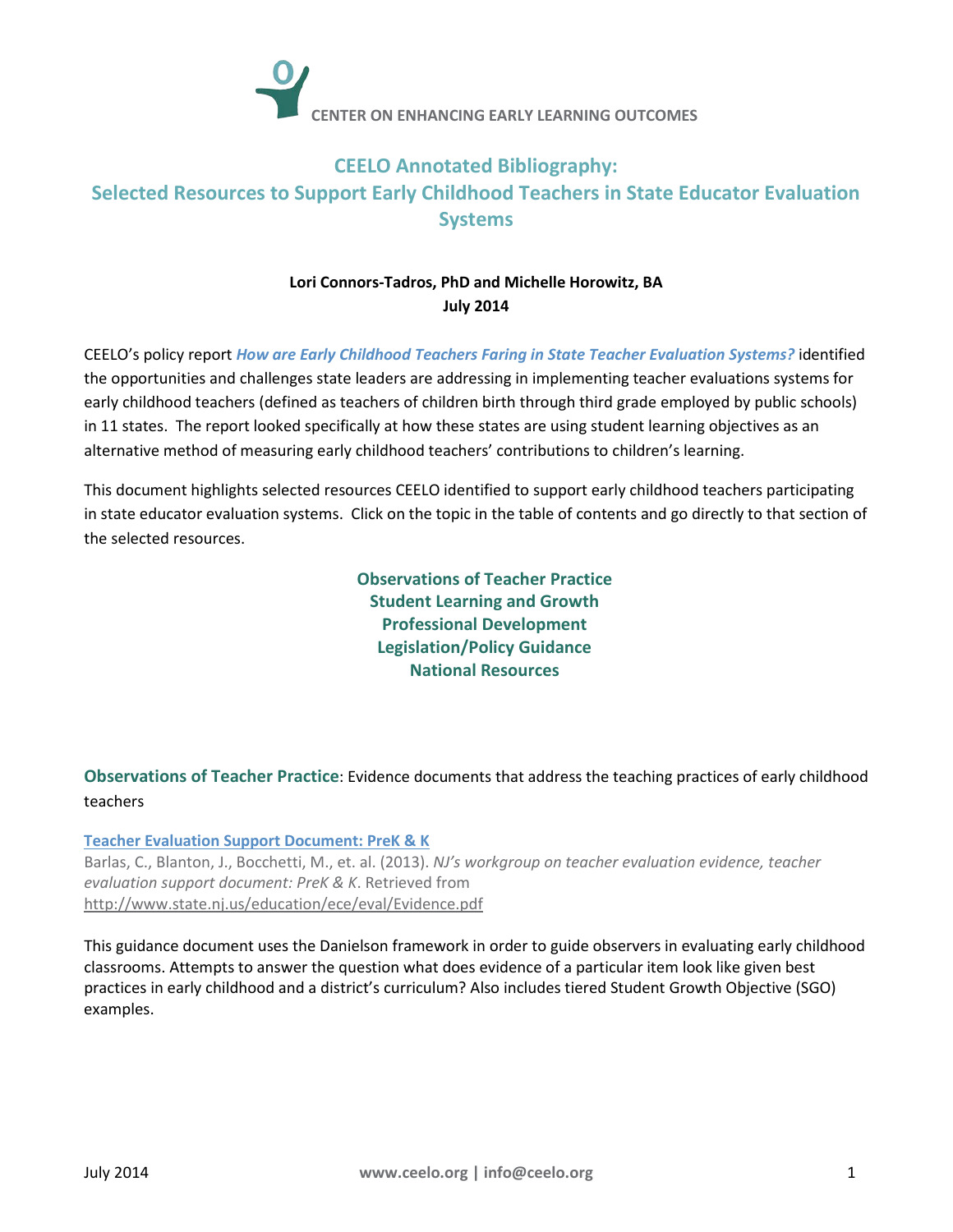

#### **[Teacher Effectiveness](http://pdesas.org/Instruction/Frameworks)**

Pennsylvania Department of Education. (2013). *Teacher effectiveness.* Retrieved from <http://pdesas.org/Instruction/Frameworks>

<span id="page-1-0"></span>This website outlines the ways the Danielson rubric is applicable in a different variety of classrooms, including early childhood specific examples. Includes examples and guiding questions for early childhood teachers.

**Student Learning and Growth**: Resources and guidance that help early childhood teachers validly and reliably assess their contribution to student learning and growth.

**Teacher [Student Learning Objectives](http://www.connecticutseed.org/?page_id=2017) (SLO) Samples** State of Connecticut Department of Education. (2013). *Teacher SLO samples.* Retrieved from [http://www.connecticutseed.org/?page\\_id=2017](http://www.connecticutseed.org/?page_id=2017)

This website from the Connecticut Department of Education includes a Student Learning Objective (SLO) Development Guide and collection of SLO examples to aid teachers in creating their own Student Learning Objectives. This website includes a pre-K specific example.

**[Resource Bank: Assessments](http://www.coloradoplc.org/assessment/assessments)** Colorado Department of Education. (2014). *Resource bank: Assessments.* Retrieved from <http://www.coloradoplc.org/assessment/assessments>

This resource bank contains assessments and development tools for teachers pre-K to third grade, and older.

#### **[Student Learning Objectives-](http://education.ohio.gov/Topics/Teaching/Educator-Evaluation-System/Ohio-s-Teacher-Evaluation-System/Student-Growth-Measures/Student-Learning-Objective-Examples/Student-Learning-Objectives-English-Example) PK and Grade 1 English Language Arts (ELA) Examples**

Ohio Department of Education. (2013). *Student learning objectives-ELA example.* Retrieved from [http://education.ohio.gov/Topics/Teaching/Educator-Evaluation-System/Ohio-s-Teacher-Evaluation-](http://education.ohio.gov/Topics/Teaching/Educator-Evaluation-System/Ohio-s-Teacher-Evaluation-System/Student-Growth-Measures/Student-Learning-Objective-Examples/Student-Learning-Objectives-English-Example)[System/Student-Growth-Measures/Student-Learning-Objective-Examples/Student-Learning-Objectives-English-](http://education.ohio.gov/Topics/Teaching/Educator-Evaluation-System/Ohio-s-Teacher-Evaluation-System/Student-Growth-Measures/Student-Learning-Objective-Examples/Student-Learning-Objectives-English-Example)[Example](http://education.ohio.gov/Topics/Teaching/Educator-Evaluation-System/Ohio-s-Teacher-Evaluation-System/Student-Growth-Measures/Student-Learning-Objective-Examples/Student-Learning-Objectives-English-Example)

The Ohio Department of Education resource includes a sample student learning objective for English in early grades. This resource also includes pre-K and first grade specific examples.

**[Georgia Department of Education Frequently Asked Questions: Pre-K Student Learning Objectives](http://www.gadoe.org/School-Improvement/Teacher-and-Leader-Effectiveness/Documents/2013%20PreK%20SLO%20FAQ.pdf)** Barge, J. (2013). *Frequently asked questions: pre-K student learning objectives.* Retrieved from http://www.gadoe.org/School-Improvement/Teacher-and-Leader-Effectiveness/Documents/2013%20PreK%20SLO%20FAQ.pdf

<span id="page-1-1"></span>Frequently asked questions for pre-K teachers on setting SLOs.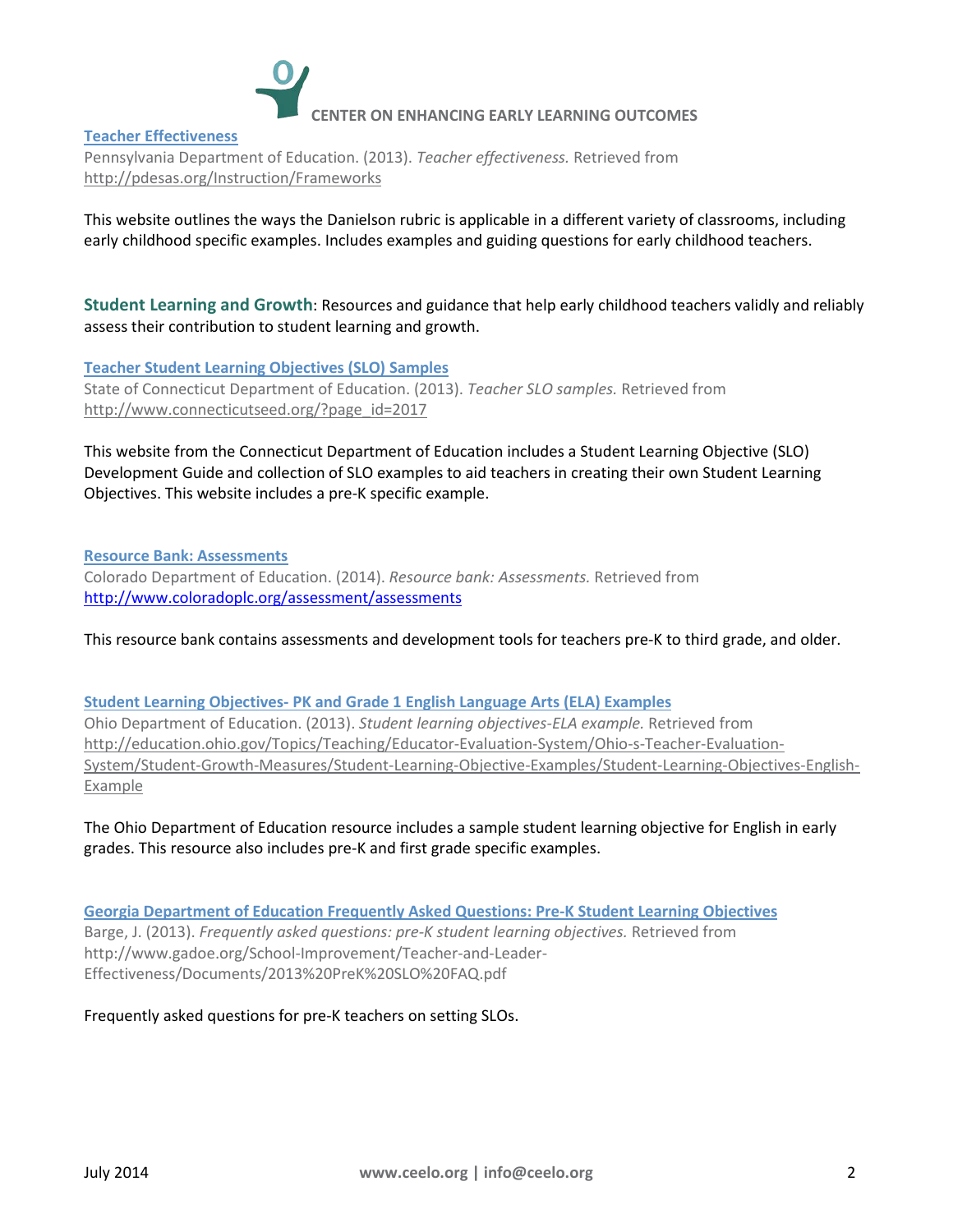

**Professional Development**: On-line modules and resource guides that help evaluators understand effective teaching practice in early childhood.

**[Resource Manual for Administrators and Principals Supervising and Evaluating Teachers of Young Children](http://ncchildcare.nc.gov/pdf_forms/NCPre-K_EvalResource_Manual.pdf)** Lambert, R., Rowland, B., Taylor, H., & Wheeler, C. (2010). *Resource manual for administrators and principals supervising and evaluating teachers of young children.* Center for Educational Measurement and Evaluation: The University of North Carolina at Charlotte.

This manual was developed to address requests from administrators on evaluating teachers in early education classrooms. Also includes how teachers can enhance professional goals in educating young children.

#### **[RIDE's Online](http://www.ride.ri.gov/TeachersAdministrators/EducatorEvaluation/OnlineModules.aspx) Modules**

- **[Student Learning Objectives: The Assessment Toolkit](http://www.ride.ri.gov/TeachersAdministrators/EducatorEvaluation/OnlineModules.aspx)** Rhode Island Department of Education. (n.d.) *RIDE's online module for student learning objectives: The assessment toolkit*. Retrieved from [http://media.ride.ri.gov/PD/Eval/Assessment\\_Toolkit\\_output/story.html](http://media.ride.ri.gov/PD/Eval/Assessment_Toolkit_output/story.html)
- **[Student Learning Objectives: Deepening Assessment Literacy](http://media.ride.ri.gov/PD/Eval/Deepening_Assessment_Literacy_output/story.html)** Rhode Island Department of Education (n.d.) *RIDE's online module for student learning objectives: Deepening assessment literacy.* Retrieved from [http://media.ride.ri.gov/PD/Eval/Deepening\\_Assessment\\_Literacy\\_output/story.html](http://media.ride.ri.gov/PD/Eval/Deepening_Assessment_Literacy_output/story.html)

These online modules from the Rhode Island Department of Education are a detailed toolkit on how to create SLOs and develop the assessment process.

<span id="page-2-0"></span>**Legislation/Policy Guidance**: Resources that specifically address how early childhood teachers are impacted by legislation or policy on teacher evaluation.

**[Overview of Senate Bill 10-191 Requirements for Early Childhood Professionals](http://www.cde.state.co.us/sites/default/files/documents/communications/download/factsheets/ecefactsheet.pdf)**

Colorado Department of Education. (2013). *Overview of Senate Bill 10-191 Requirements for Early Childhood Professionals.* Retrieved from

[http://www.cde.state.co.us/sites/default/files/documents/communications/download/factsheets/ecefactsheet.](http://www.cde.state.co.us/sites/default/files/documents/communications/download/factsheets/ecefactsheet.pdf) [pdf](http://www.cde.state.co.us/sites/default/files/documents/communications/download/factsheets/ecefactsheet.pdf)

<span id="page-2-1"></span>This fact sheet from the Colorado Department of Education provides detail on early childhood teachers in Senate Bill 10-191 which mandates teacher evaluation. Provides detailed information on which early childhood teachers are to be evaluated and how it will differ from other grades' evaluation processes.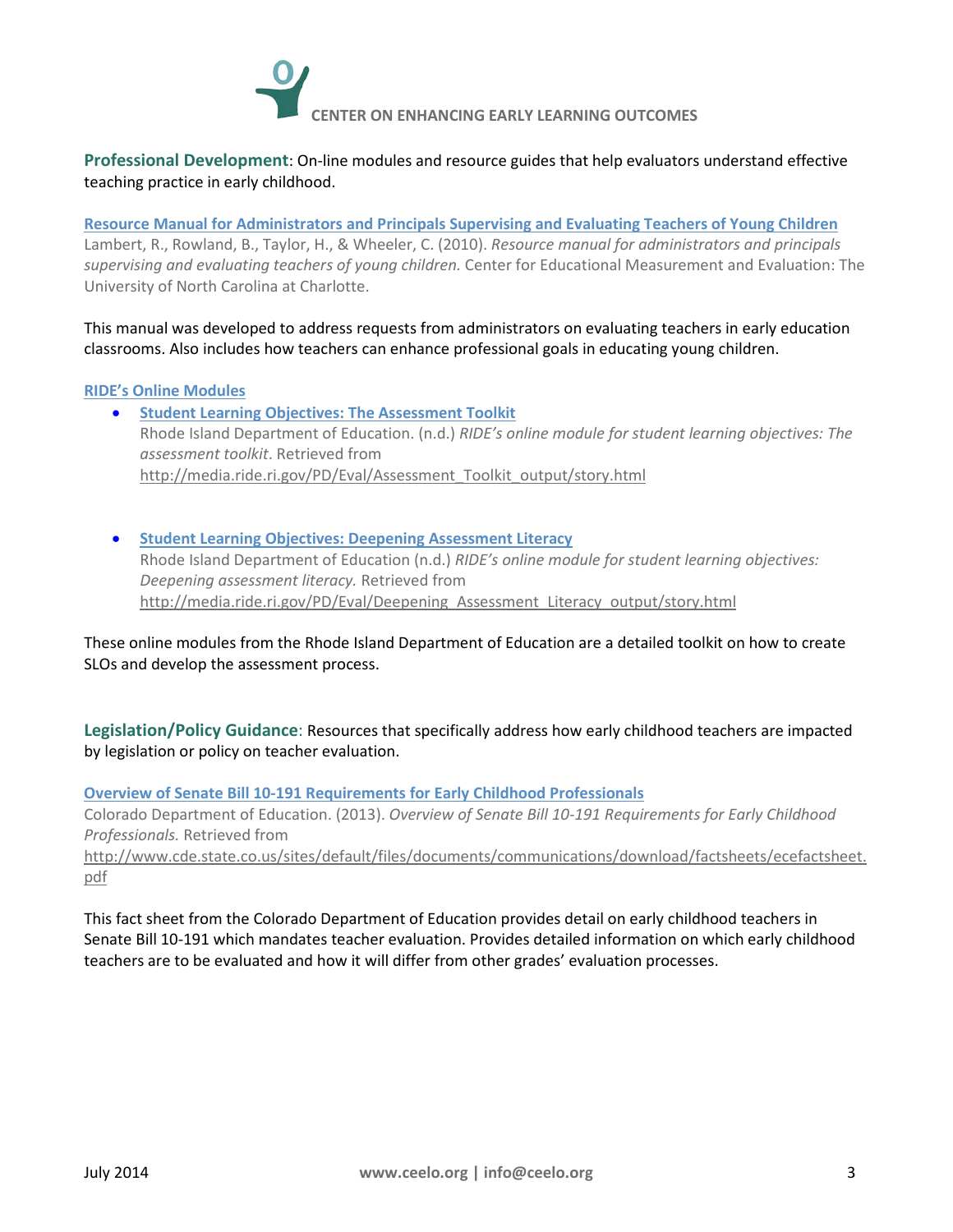

## **NATIONAL RESOURCES**

**[The Center on Great Teachers and Leaders](http://www.gtlcenter.org/)** has a number of resources related to teacher evaluation systems. Selected examples include:

- **[Measuring Student Growth for Nontested Subjects and Grades](http://www.gtlcenter.org/products-resources/measuring-student-growth-nontested-subjects-and-grades)**
- **[SLO library](http://www.gtlcenter.org/learning-hub/student-learning-objectives)** with links to state-developed SLOs.
- **[Online Database](http://resource.tqsource.org/stateevaldb/)** on state teacher and principal evaluation policies
- Professional Learning Module on **[Introduction to Student Learning Objectives](http://www.gtlcenter.org/technical-assistance/professional-learning-modules/introduction-student-learning-objectives)**

**[The Reform Support Network](https://rtt.grads360.org/#program/home)** provides technical assistance to Race to the Top (K-12) grantees. The **[SLO Library](https://rtt.grads360.org/#communities/slo/slo-library)** includes SLO annotated examples from RTT states, including pre-K through second grade.